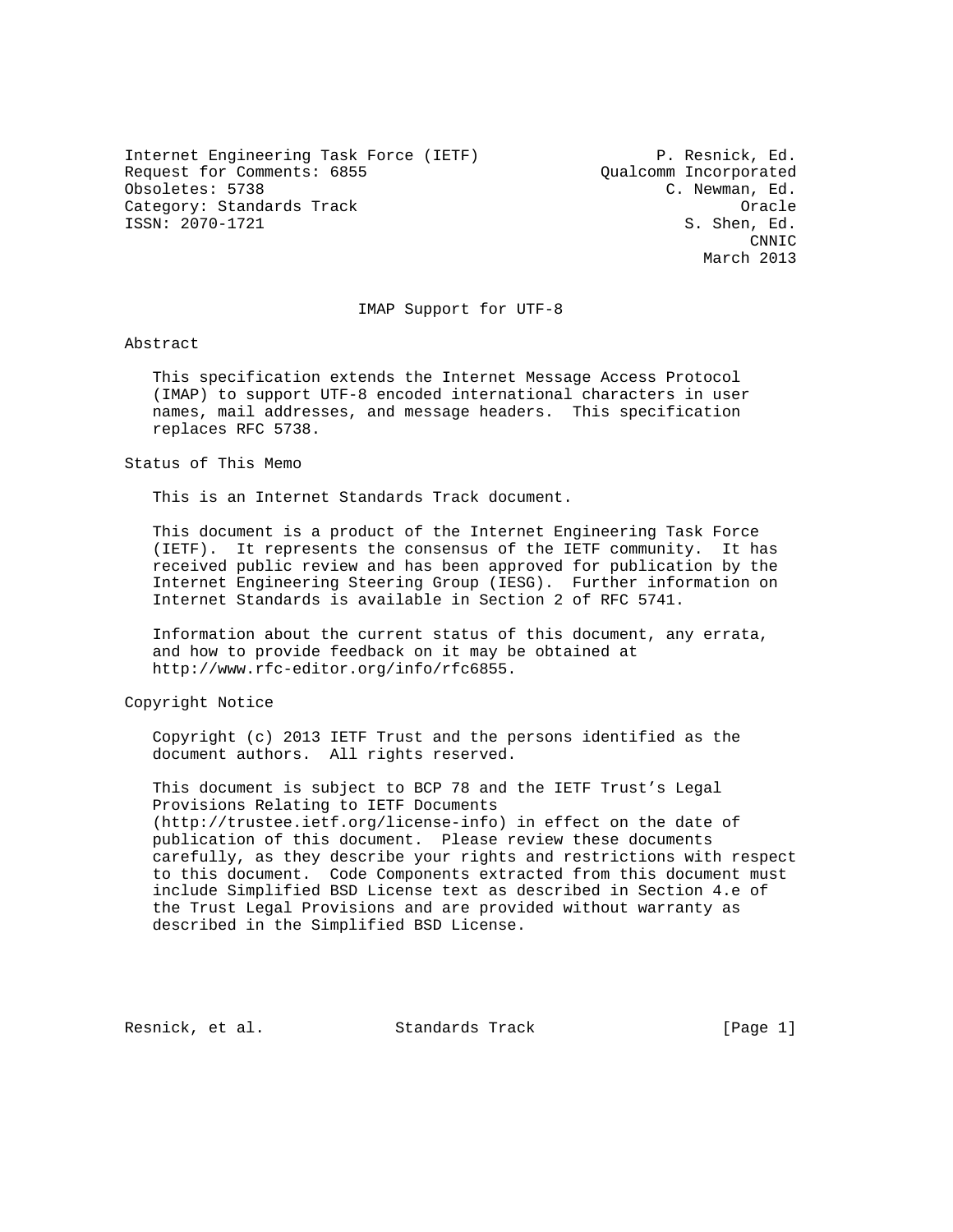Table of Contents

| $2^{\circ}$      | Conventions Used in This Document 2             |  |
|------------------|-------------------------------------------------|--|
| $\overline{3}$ . | "UTF8=ACCEPT" IMAP Capability and UTF-8 in IMAP |  |
|                  |                                                 |  |
| $4$ .            | IMAP UTF8 "APPEND" Data Extension               |  |
| 5.               | "LOGIN" Command and UTF-8<br>-5                 |  |
| б.               |                                                 |  |
| 7 <sub>1</sub>   | Dealing with Legacy Clients 6                   |  |
| 8 <sub>1</sub>   | Issues with UTF-8 Header Mailstore<br>- 7       |  |
| 9.               | - 8                                             |  |
|                  | 10. Security Considerations 8                   |  |
|                  |                                                 |  |
|                  | Normative References 9                          |  |
|                  | 11.2. Informative References 10                 |  |
|                  | Appendix A. Design Rationale 11                 |  |
|                  | Appendix B. Acknowledgments 11                  |  |

1. Introduction

 This specification forms part of the Email Address Internationalization protocols described in the Email Address Internationalization Framework document [RFC6530]. It extends IMAP [RFC3501] to permit UTF-8 [RFC3629] in headers, as described in "Internationalized Email Headers" [RFC6532]. It also adds a mechanism to support mailbox names using the UTF-8 charset. This specification creates two new IMAP capabilities to allow servers to advertise these new extensions.

 This specification assumes that the IMAP server will be operating in a fully internationalized environment, i.e., one in which all clients accessing the server will be able to accept non-ASCII message header fields and other information, as specified in Section 3. At least during a transition period, that assumption will not be realistic for many environments; the issues involved are discussed in Section 7 below.

 This specification replaces an earlier, experimental approach to the same problem [RFC5738].

2. Conventions Used in This Document

 The key words "MUST", "MUST NOT", "SHOULD", "SHOULD NOT", and "MAY" in this document are to be interpreted as defined in "Key words for use in RFCs to Indicate Requirement Levels" [RFC2119].

Resnick, et al. Standards Track [Page 2]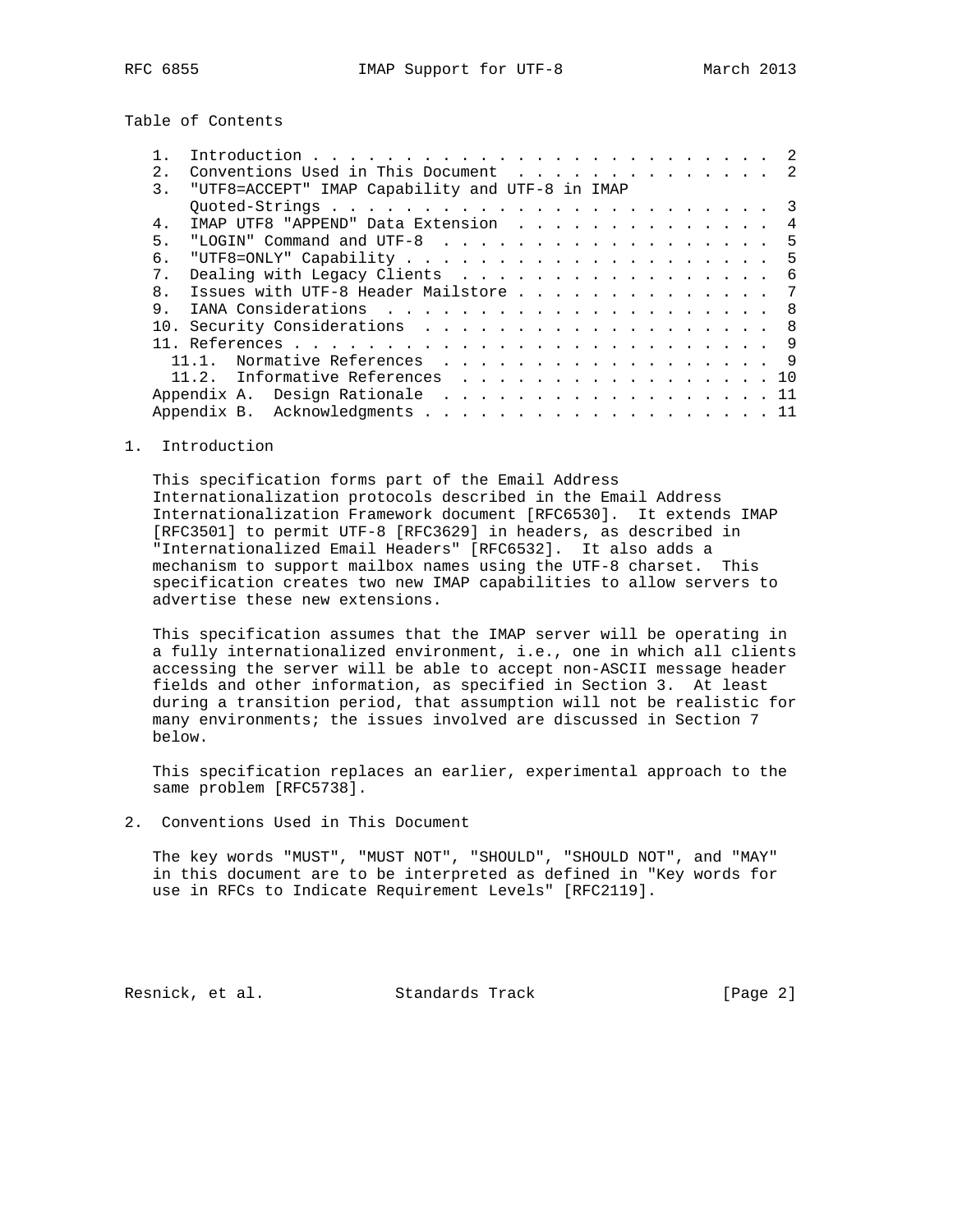The formal syntax uses the Augmented Backus-Naur Form (ABNF) [RFC5234] notation. In addition, rules from IMAP [RFC3501], UTF-8 [RFC3629], Extensions to IMAP ABNF [RFC4466], and IMAP "LIST" command extensions [RFC5258] are also referenced. This document assumes that the reader will have a reasonably good understanding of these RFCs.

### 3. "UTF8=ACCEPT" IMAP Capability and UTF-8 in IMAP Quoted-Strings

 The "UTF8=ACCEPT" capability indicates that the server supports the ability to open mailboxes containing internationalized messages with the "SELECT" and "EXAMINE" commands, and the server can provide UTF-8 responses to the "LIST" and "LSUB" commands. This capability also affects other IMAP extensions that can return mailbox names or their prefixes, such as NAMESPACE [RFC2342] and ACL [RFC4314].

 The "UTF8=ONLY" capability, described in Section 6, implies the "UTF8=ACCEPT" capability. A server is said to support "UTF8=ACCEPT" if it advertises either "UTF8=ACCEPT" or "UTF8=ONLY".

 A client MUST use the "ENABLE" command [RFC5161] with the "UTF8=ACCEPT" option (defined in Section 4 below) to indicate to the server that the client accepts UTF-8 in quoted-strings and supports the "UTF8=ACCEPT" extension. The "ENABLE UTF8=ACCEPT" command is only valid in the authenticated state.

 The IMAP base specification [RFC3501] forbids the use of 8-bit characters in atoms or quoted-strings. Thus, a UTF-8 string can only be sent as a literal. This can be inconvenient from a coding standpoint, and unless the server offers IMAP non-synchronizing literals [RFC2088], this requires an extra round trip for each UTF-8 string sent by the client. When the IMAP server supports "UTF8=ACCEPT", it supports UTF-8 in quoted-strings with the following syntax:

| quoted | =/ DOUOTE *uOUOTED-CHAR DOUOTE                              |
|--------|-------------------------------------------------------------|
|        | ; OUOTED-CHAR is not modified, as it will affect            |
|        | ; other RFC 3501 ABNF non-terminals.                        |
|        |                                                             |
|        | 110IIOTED_CHAD - OIIOTED_CHAD / IITE8_2 / IITE8_3 / IITE8_4 |

| UVUVILD-CHAR – VUVILD-CHAR / UIF0-Z / UIF0-3 / UIF0-4 |                                                                  |  |  |
|-------------------------------------------------------|------------------------------------------------------------------|--|--|
| $UTF8-2$                                              | = <defined 3629="" 4="" in="" of="" rfc="" section=""></defined> |  |  |
| $IITF8-3$                                             | = <defined 3629="" 4="" in="" of="" rfc="" section=""></defined> |  |  |
| $IITFR-4$                                             | <defined 3629="" 4="" in="" of="" rfc="" section=""></defined>   |  |  |

 When this extended quoting mechanism is used by the client, the server MUST reject, with a "BAD" response, any octet sequences with

Resnick, et al. Standards Track [Page 3]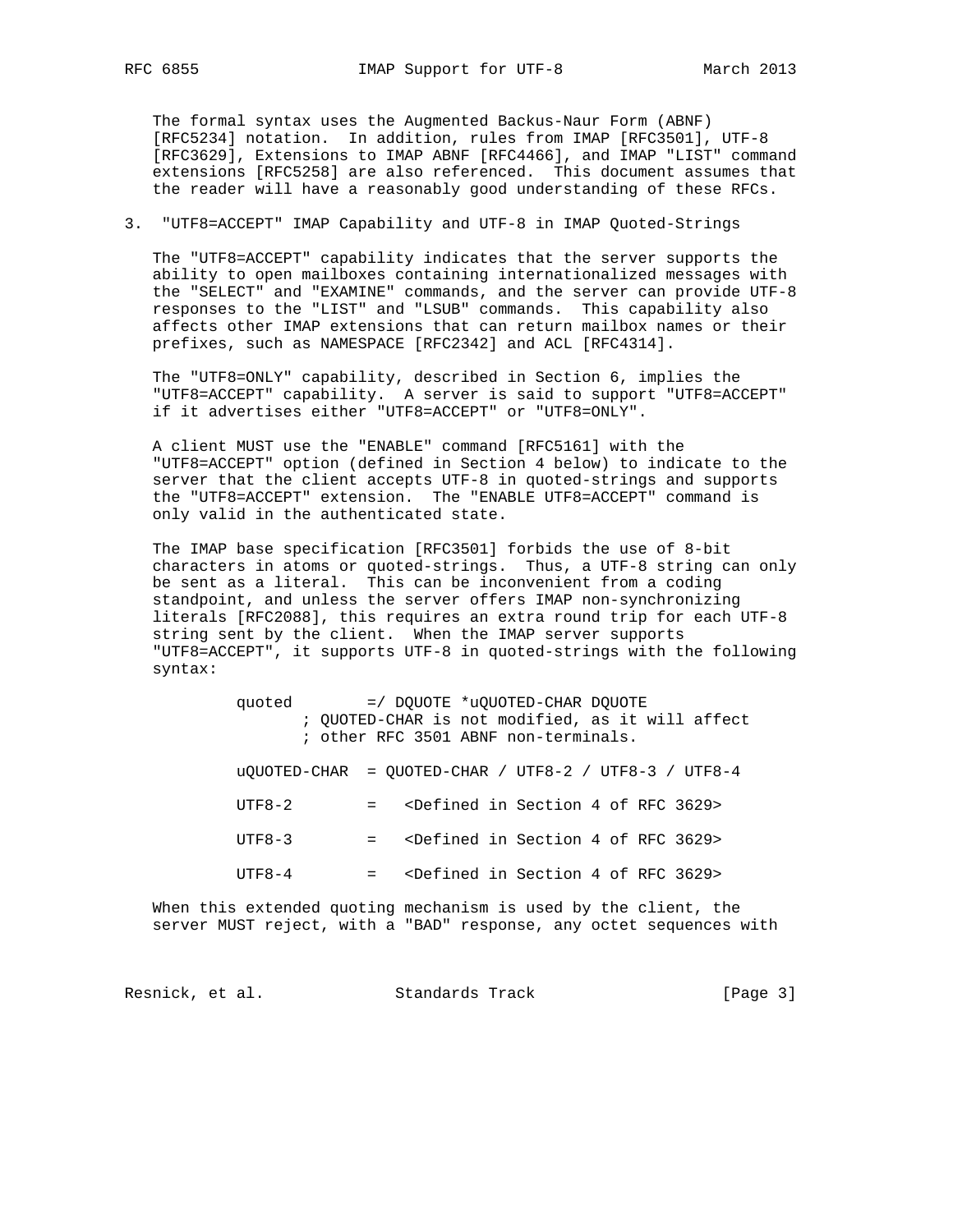the high bit set that fail to comply with the formal syntax requirements of UTF-8 [RFC3629]. The IMAP server MUST NOT send UTF-8 in quoted-strings to the client unless the client has indicated support for that syntax by using the "ENABLE UTF8=ACCEPT" command.

 If the server supports "UTF8=ACCEPT", the client MAY use extended quoted syntax with any IMAP argument that permits a string (including astring and nstring). However, if characters outside the US-ASCII repertoire are used in an inappropriate place, the results would be the same as if other syntactically valid but semantically invalid characters were used. Specific cases where UTF-8 characters are permitted or not permitted are described in the following paragraphs.

 All IMAP servers that support "UTF8=ACCEPT" SHOULD accept UTF-8 in mailbox names, and those that also support the Mailbox International Naming Convention described in RFC 3501, Section 5.1.3, MUST accept UTF8-quoted mailbox names and convert them to the appropriate internal format. Mailbox names MUST comply with the Net-Unicode Definition ([RFC5198], Section 2) with the specific exception that they MUST NOT contain control characters (U+0000-U+001F and U+0080-U+ 009F), a delete character (U+007F), a line separator (U+2028), or a paragraph separator (U+2029).

 Once an IMAP client has enabled UTF-8 support with the "ENABLE UTF8=ACCEPT" command, it MUST NOT issue a "SEARCH" command that contains a charset specification. If an IMAP server receives such a "SEARCH" command in that situation, it SHOULD reject the command with a "BAD" response (due to the conflicting charset labels).

## 4. IMAP UTF8 "APPEND" Data Extension

 If the server supports "UTF8=ACCEPT", then the server accepts UTF-8 headers in the "APPEND" command message argument. A client that sends a message with UTF-8 headers to the server MUST send them using the "UTF8" data extension to the "APPEND" command. If the server also advertises the "CATENATE" capability [RFC4469], the client can use the same data extension to include such a message in a catenated message part. The ABNF for the "APPEND" data extension and "CATENATE" extension follows:

|             | $utf8-literal$ = "UTF8" SP "(" literal8 ")"  |
|-------------|----------------------------------------------|
| literal8    | $=$ <defined 4466="" in="" rfc=""></defined> |
| append-data | =/ utf8-literal                              |
| cat-part    | $=$ / utf8-literal                           |

Resnick, et al. Standards Track [Page 4]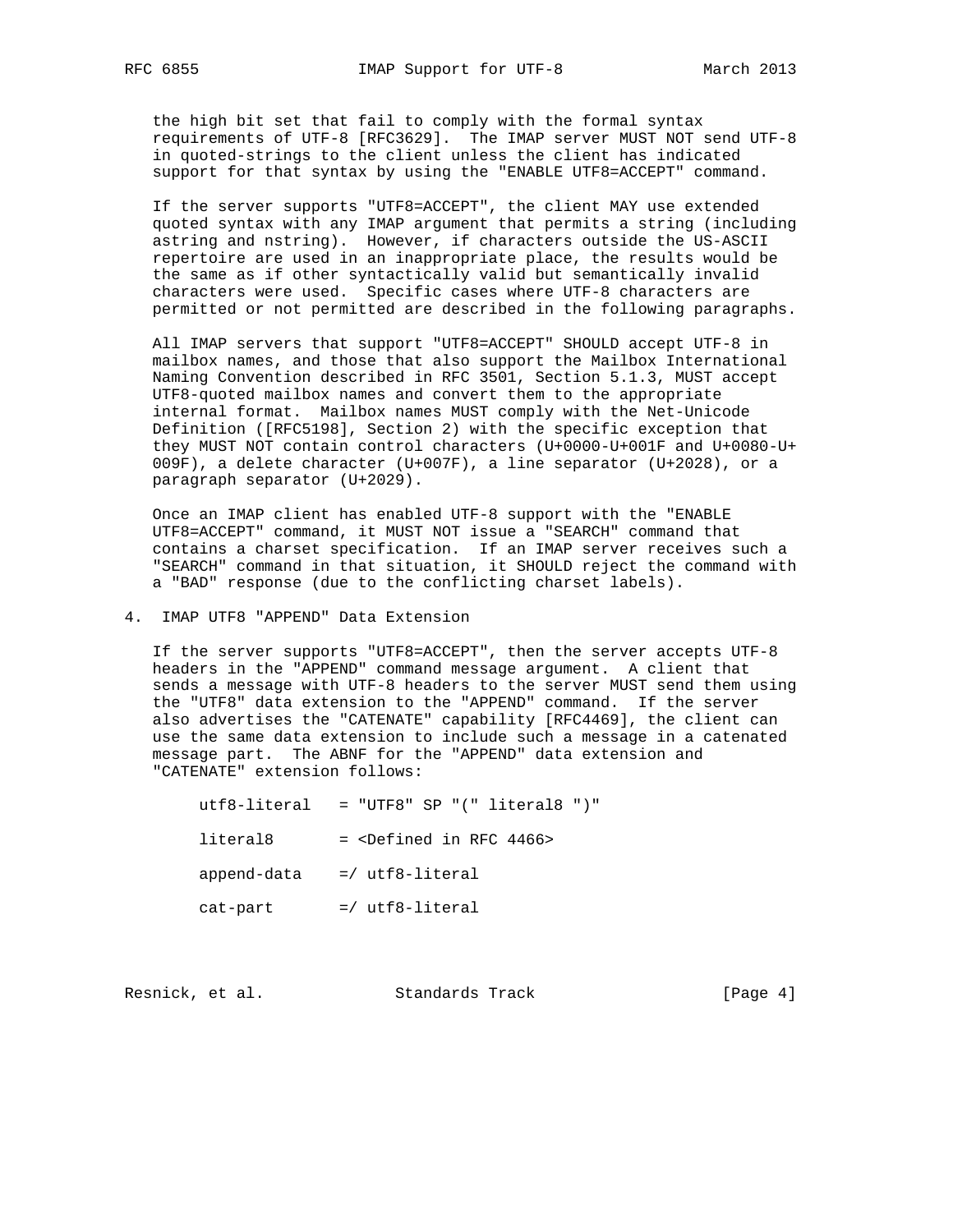If an IMAP server supports "UTF8=ACCEPT" and the IMAP client has not issued the "ENABLE UTF8=ACCEPT" command, the server MUST reject, with a "NO" response, an "APPEND" command that includes any 8-bit character in message header fields.

## 5. "LOGIN" Command and UTF-8

 This specification does not extend the IMAP "LOGIN" command [RFC3501] to support UTF-8 usernames and passwords. Whenever a client needs to use UTF-8 usernames or passwords, it MUST use the IMAP "AUTHENTICATE" command, which is already capable of passing UTF-8 usernames and credentials.

 Although using the IMAP "AUTHENTICATE" command in this way makes it syntactically legal to have a UTF-8 username or password, there is no guarantee that the user provisioning system utilized by the IMAP server will allow such identities. This is an implementation decision and may depend on what identity system the IMAP server is configured to use.

### 6. "UTF8=ONLY" Capability

 The "UTF8=ONLY" capability indicates that the server supports "UTF8=ACCEPT" (see Section 4) and that it requires support for UTF-8 from clients. In particular, this means that the server will send UTF-8 in quoted-strings, and it will not accept the older international mailbox name convention (modified UTF-7 [RFC3501]). Because these are incompatible changes to IMAP, explicit server announcement and client confirmation is necessary: clients MUST use the "ENABLE UTF8=ACCEPT" command before using this server. A server that advertises "UTF8=ONLY" will reject, with a "NO [CANNOT]" response [RFC5530], any command that might require UTF-8 support and is not preceded by an "ENABLE UTF8=ACCEPT" command.

 IMAP clients that find support for a server that announces "UTF8=ONLY" problematic are encouraged to at least detect the announcement and provide an informative error message to the end-user.

 Because the "UTF8=ONLY" server capability includes support for "UTF8=ACCEPT", the capability string will include, at most, one of those and never both. For the client, "ENABLE UTF8=ACCEPT" is always used -- never "ENABLE UTF8=ONLY".

Resnick, et al. Standards Track [Page 5]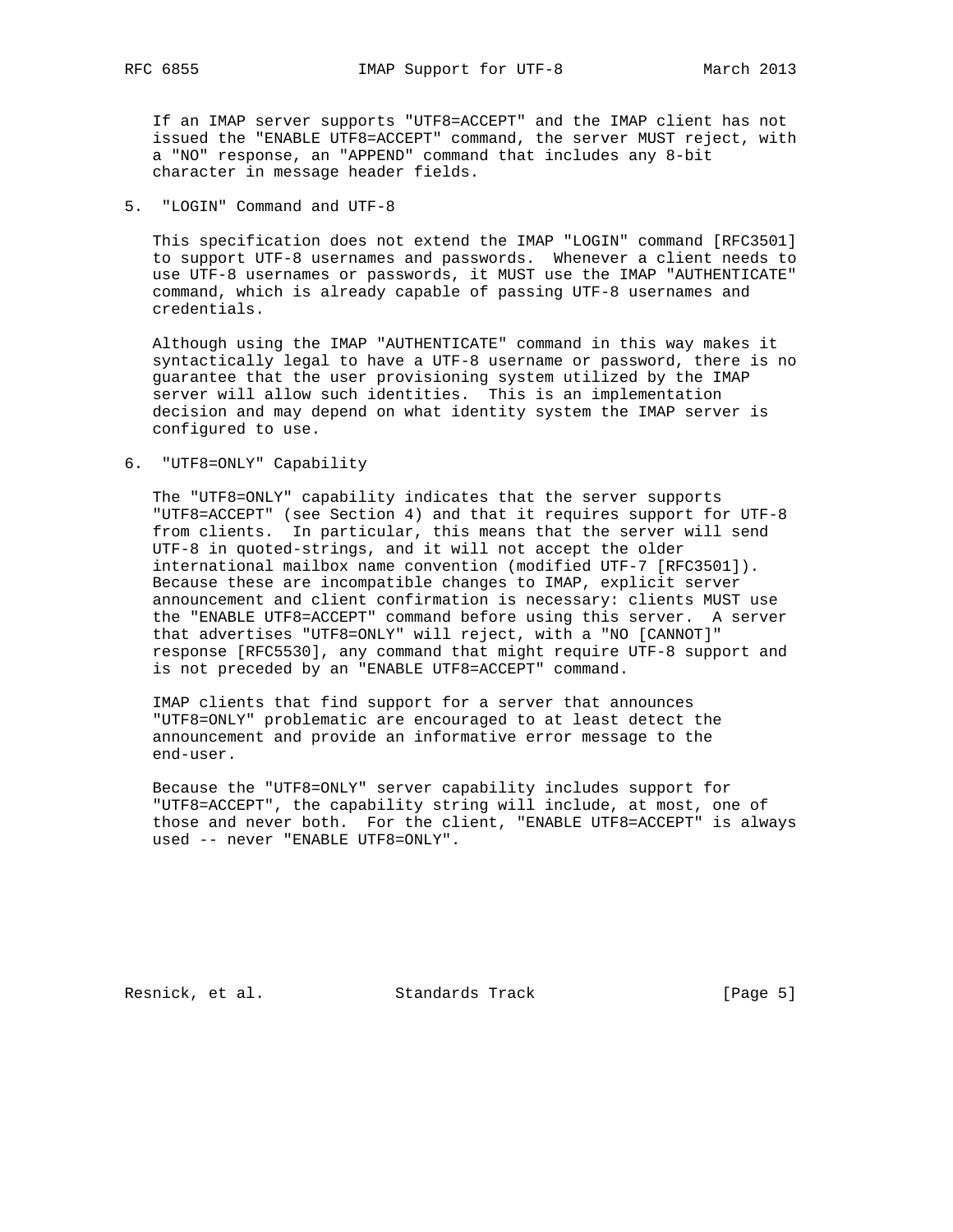### 7. Dealing with Legacy Clients

 In most situations, it will be difficult or impossible for the implementer or operator of an IMAP (or POP) server to know whether all of the clients that might access it, or the associated mail store more generally, will be able to support the facilities defined in this document. In almost all cases, servers that conform to this specification will have to be prepared to deal with clients that do not enable the relevant capabilities. Unfortunately, there is no completely satisfactory way to do so other than for systems that wish to receive email that requires SMTPUTF8 capabilities to be sure that all components of those systems -- including IMAP and other clients selected by users -- are upgraded appropriately.

 When a message that requires SMTPUTF8 is encountered and the client does not enable UTF-8 capability, choices available to the server include hiding the problematic message(s), creating in-band or out-of-band notifications or error messages, or somehow trying to create a surrogate of the message with the intention of providing useful information to that client about what has occurred. Such surrogate messages cannot be actual substitutes for the original message: they will almost always be impossible to reply to (either at all or without loss of information) and the new header fields or specialized constructs for server-client communications may go beyond the requirements of current email specifications (e.g., [RFC5322]). Consequently, such messages may confuse some legacy mail user agents (including IMAP clients) or not provide expected information to users. There are also trade-offs in constructing surrogates of the original message between accepting complexity and additional computation costs in order to try to preserve as much information as possible (for example, in "Post-Delivery Message Downgrading for Internationalized Email Messages" [RFC6857]) and trying to minimize those costs while still providing useful information (for example, in "Simplified POP and IMAP Downgrading for Internationalized Email" [RFC6858]).

 Implementations that choose to perform downgrading SHOULD use one of the standardized algorithms provided in RFC 6857 or RFC 6858. Getting downgrade algorithms right, and minimizing the risk of operational problems and harm to the email system, is tricky and requires careful engineering. These two algorithms are well understood and carefully designed.

 Because such messages are really surrogates of the original ones, not really "downgraded" ones (although that terminology is often used for convenience), they inevitably have relationships to the originals that the IMAP specification [RFC3501] did not anticipate. This brings up two concerns in particular: First, digital signatures

Resnick, et al. Standards Track [Page 6]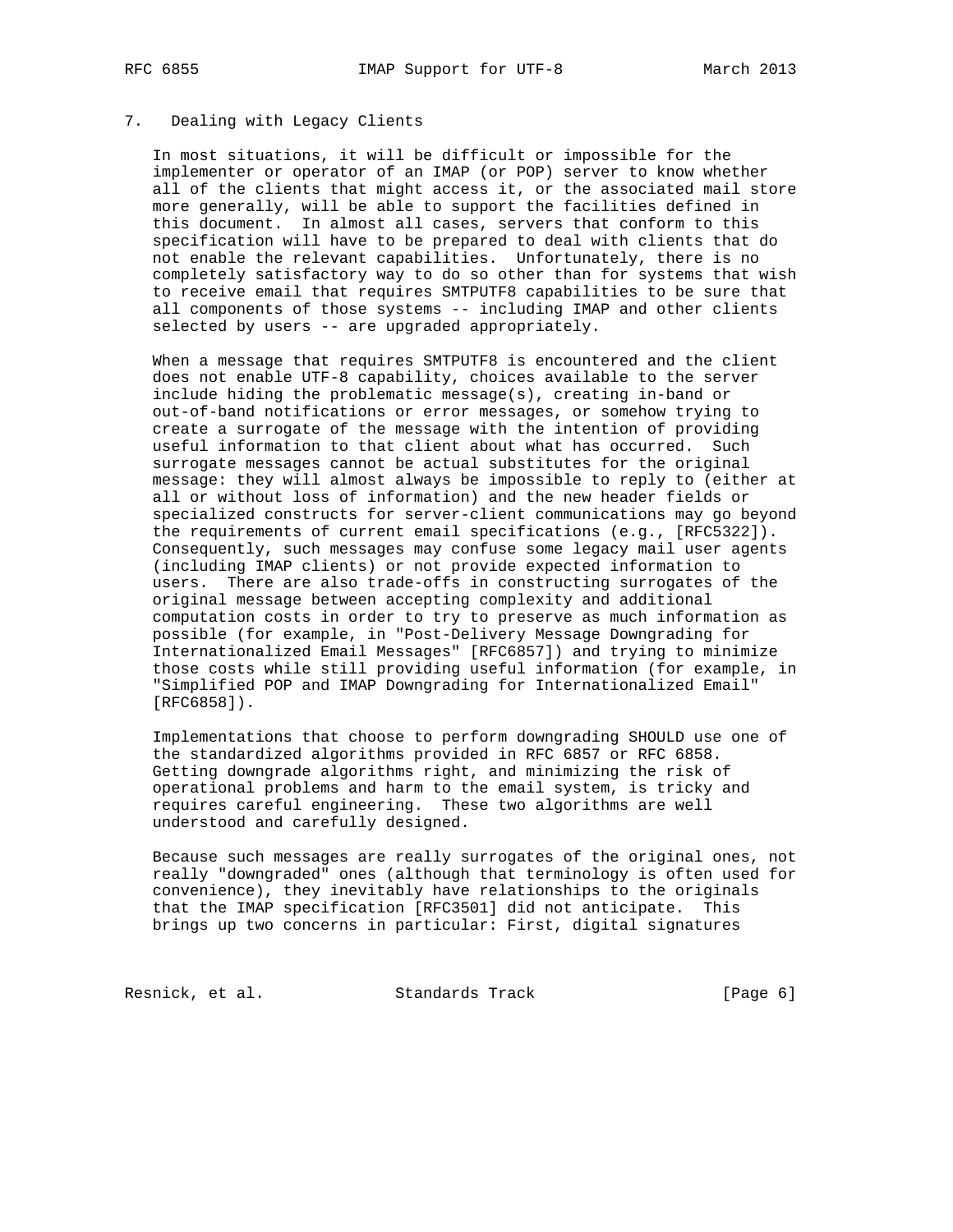computed over and intended for the original message will often not be applicable to the surrogate message, and will often fail signature verification. (It will be possible for some digital signatures to be verified, if they cover only parts of the original message that are not affected in the creation of the surrogate.) Second, servers that may be accessed by the same user with different clients or methods (e.g., POP or webmail systems in addition to IMAP or IMAP clients with different capabilities) will need to exert extreme care to be sure that UIDVALIDITY [RFC3501] behaves as the user would expect. Those issues may be especially sensitive if the server caches the surrogate message or computes and stores it when the message arrives with the intent of making either form available depending on client capabilities. Additionally, in order to cope with the case when a server compliant with this extension returns the same UIDVALIDITY to both legacy and "UTF8=ACCEPT"-aware clients, a client upgraded from being non-"UTF8=ACCEPT"-aware MUST discard its cache of messages downloaded from the server.

 The best (or "least bad") approach for any given environment will depend on local conditions, local assumptions about user behavior, the degree of control the server operator has over client usage and upgrading, the options that are actually available, and so on. It is impossible, at least at the time of publication of this specification, to give good advice that will apply to all situations, or even particular profiles of situations, other than "upgrade legacy clients as soon as possible".

8. Issues with UTF-8 Header Mailstore

When an IMAP server uses a mailbox format that supports UTF-8 headers and it permits selection or examination of that mailbox without issuing "ENABLE UTF8=ACCEPT" first, it is the responsibility of the server to comply with the IMAP base specification [RFC3501] and the Internet Message Format [RFC5322] with respect to all header information transmitted over the wire. The issue of handling messages containing non-ASCII characters in legacy environments is discussed in Section 7.

Resnick, et al. Standards Track [Page 7]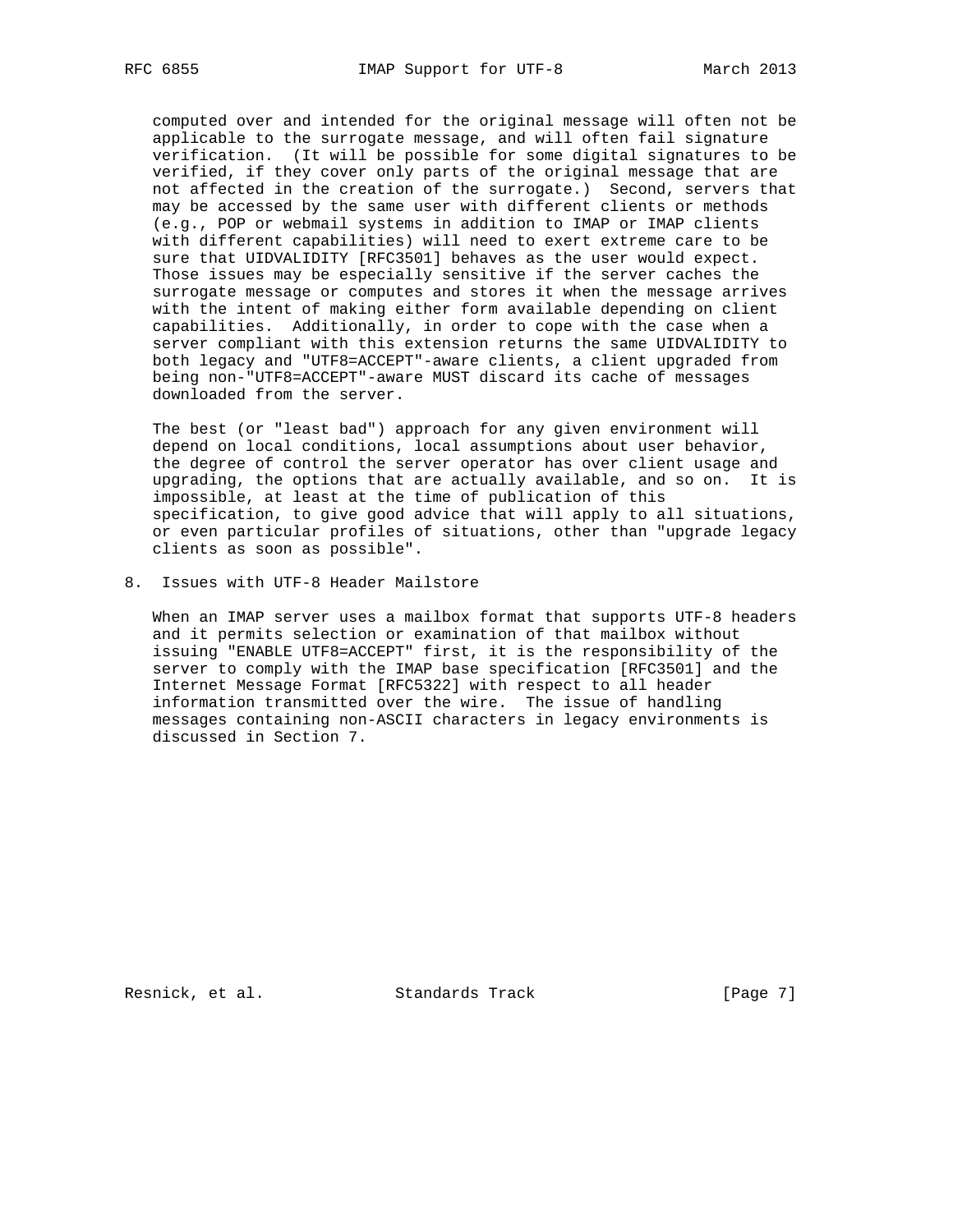# 9. IANA Considerations

 This document redefines two capabilities ("UTF8=ACCEPT" and "UTF8=ONLY") in the "IMAP 4 Capabilities" registry [RFC3501]. Three other capabilities that were described in the experimental predecessor to this document ("UTF8=ALL", "UTF8=APPEND", "UTF8=USER") are now OBSOLETE. IANA has updated the registry as follows:

OLD:

| UTF8=ACCEPT<br>$UTF8 = ALL$<br>UTF8=APPEND | [RFC5738]<br>[RFC5738]<br>[RFC5738] |  |
|--------------------------------------------|-------------------------------------|--|
| UTF8=ONLY                                  | [RFC5738]                           |  |
| UTF8=USER                                  | [RFC5738]                           |  |
|                                            |                                     |  |

NEW:

| UTF8=ACCEPT            | [RFC6855]               |
|------------------------|-------------------------|
| UTF8=ALL (OBSOLETE)    | [RFC5738] [RFC6855]     |
| UTF8=APPEND (OBSOLETE) | [RFC5738] [RFC6855]     |
| UTF8=ONLY              | [RFC6855]               |
| UTF8=USER (OBSOLETE)   | $[RFC5738]$ $[RFC6855]$ |

10. Security Considerations

The security considerations of UTF-8 [RFC3629] and SASLprep [RFC4013] apply to this specification, particularly with respect to use of UTF-8 in usernames and passwords. Otherwise, this is not believed to alter the security considerations of IMAP.

 Special considerations, some of them with security implications, occur if a server that conforms to this specification is accessed by a client that does not, as well as in some more complex situations in which a given message is accessed by multiple clients that might use different protocols and/or support different capabilities. Those issues are discussed in Section 7.

Resnick, et al. Standards Track [Page 8]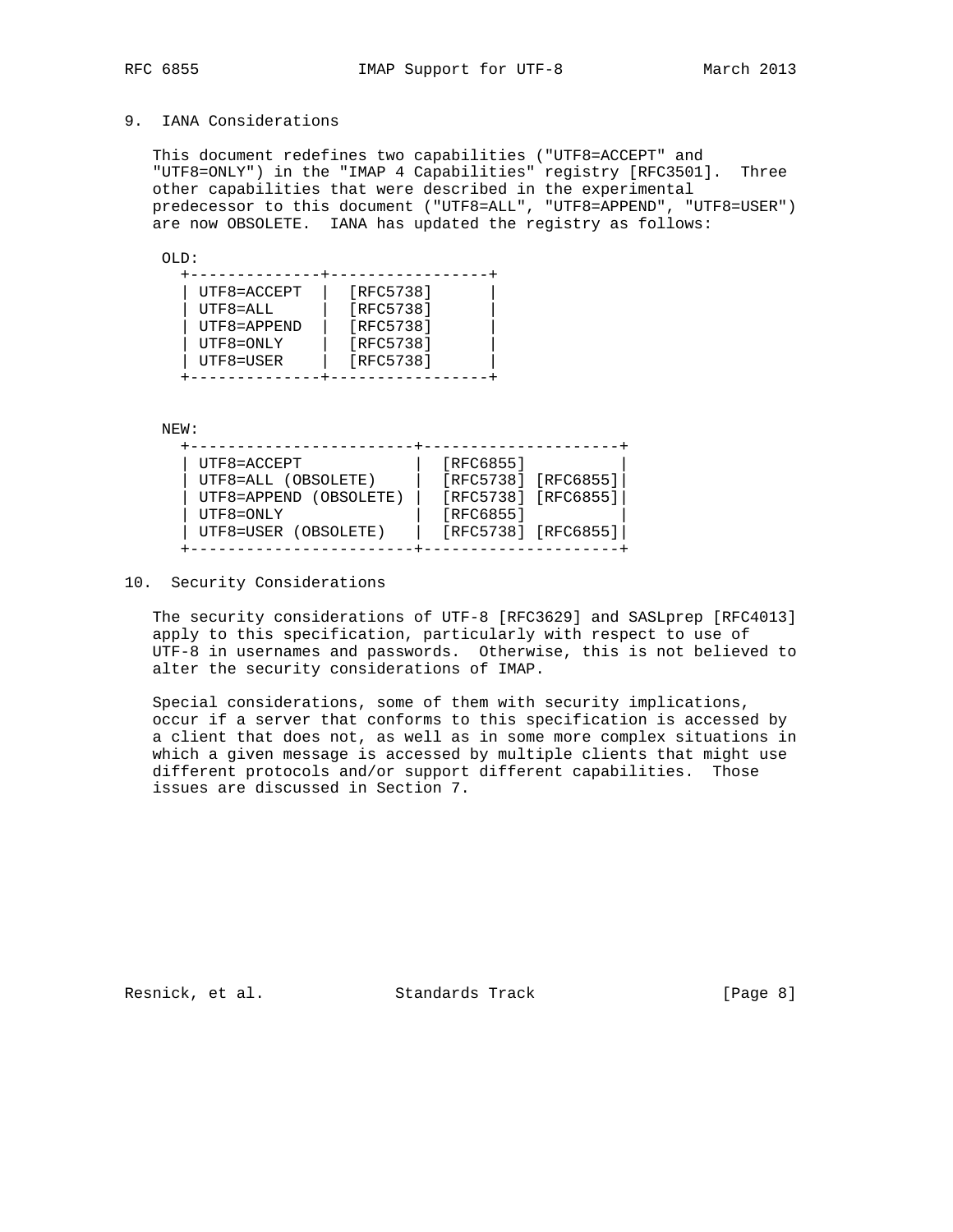# 11. References

- 11.1. Normative References
	- [RFC2119] Bradner, S., "Key words for use in RFCs to Indicate Requirement Levels", BCP 14, RFC 2119, March 1997.
	- [RFC3501] Crispin, M., "INTERNET MESSAGE ACCESS PROTOCOL VERSION 4rev1", RFC 3501, March 2003.
	- [RFC3629] Yergeau, F., "UTF-8, a transformation format of ISO 10646", STD 63, RFC 3629, November 2003.
	- [RFC4013] Zeilenga, K., "SASLprep: Stringprep Profile for User Names and Passwords", RFC 4013, February 2005.
	- [RFC4466] Melnikov, A. and C. Daboo, "Collected Extensions to IMAP4 ABNF", RFC 4466, April 2006.
	- [RFC4469] Resnick, P., "Internet Message Access Protocol (IMAP) CATENATE Extension", RFC 4469, April 2006.
	- [RFC5161] Gulbrandsen, A. and A. Melnikov, "The IMAP ENABLE Extension", RFC 5161, March 2008.
	- [RFC5198] Klensin, J. and M. Padlipsky, "Unicode Format for Network Interchange", RFC 5198, March 2008.
	- [RFC5234] Crocker, D. and P. Overell, "Augmented BNF for Syntax Specifications: ABNF", STD 68, RFC 5234, January 2008.
	- [RFC5258] Leiba, B. and A. Melnikov, "Internet Message Access Protocol version 4 - LIST Command Extensions", RFC 5258, June 2008.
	- [RFC5322] Resnick, P., Ed., "Internet Message Format", RFC 5322, October 2008.
	- [RFC6530] Klensin, J. and Y. Ko, "Overview and Framework for Internationalized Email", RFC 6530, February 2012.
	- [RFC6532] Yang, A., Steele, S., and N. Freed, "Internationalized Email Headers", RFC 6532, February 2012.
	- [RFC6857] Fujiwara, K., "Post-Delivery Message Downgrading for Internationalized Email Messages", RFC 6857, March 2013.

Resnick, et al. Standards Track [Page 9]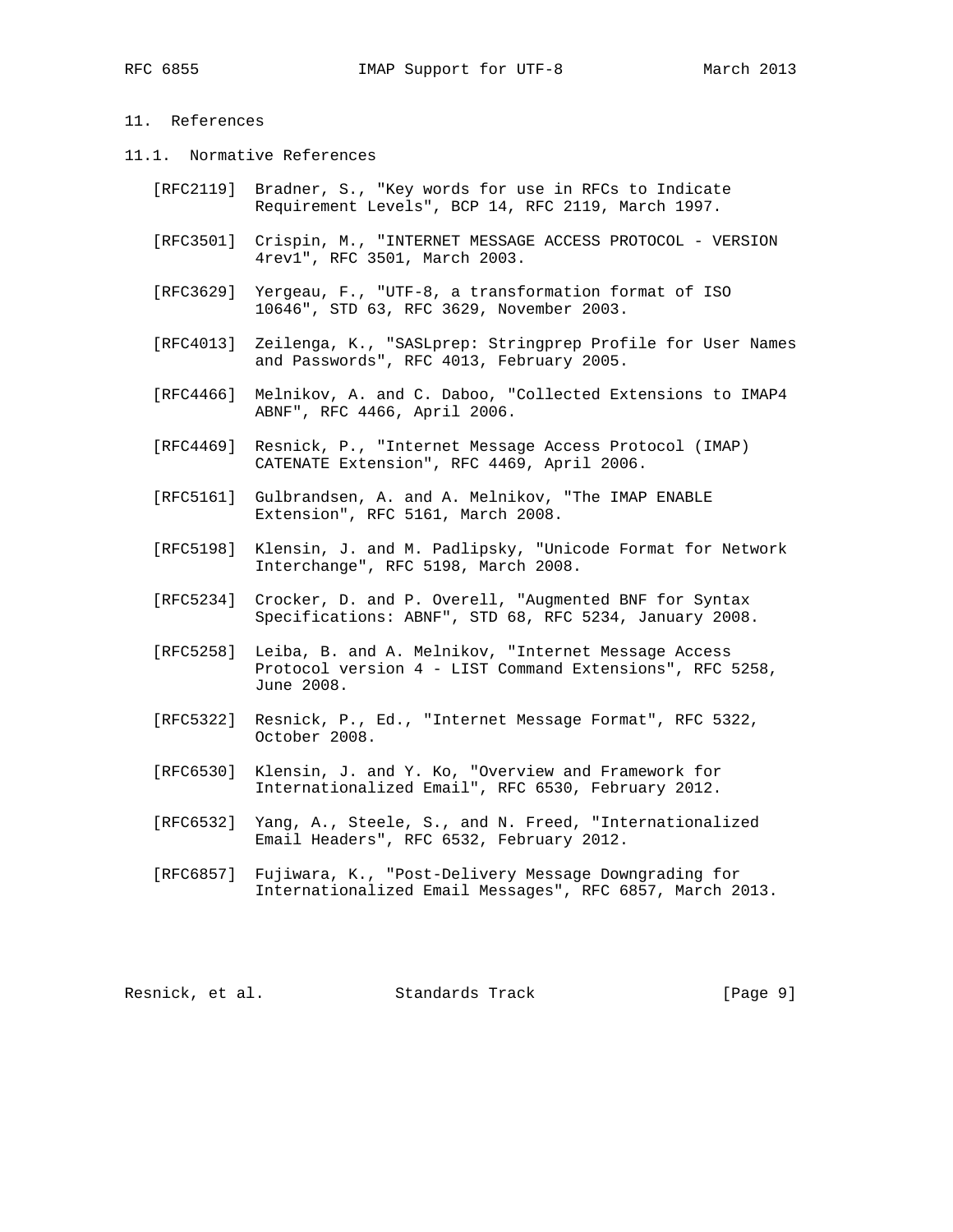- [RFC6858] Gulbrandsen, A., "Simplified POP and IMAP Downgrading for Internationalized Email", RFC 6858, March 2013.
- 11.2. Informative References
	- [RFC2088] Myers, J., "IMAP4 non-synchronizing literals", RFC 2088, January 1997.
	- [RFC2342] Gahrns, M. and C. Newman, "IMAP4 Namespace", RFC 2342, May 1998.
	- [RFC4314] Melnikov, A., "IMAP4 Access Control List (ACL) Extension", RFC 4314, December 2005.
	- [RFC5530] Gulbrandsen, A., "IMAP Response Codes", RFC 5530, May 2009.
	- [RFC5738] Resnick, P. and C. Newman, "IMAP Support for UTF-8", RFC 5738, March 2010.

Resnick, et al. Standards Track [Page 10]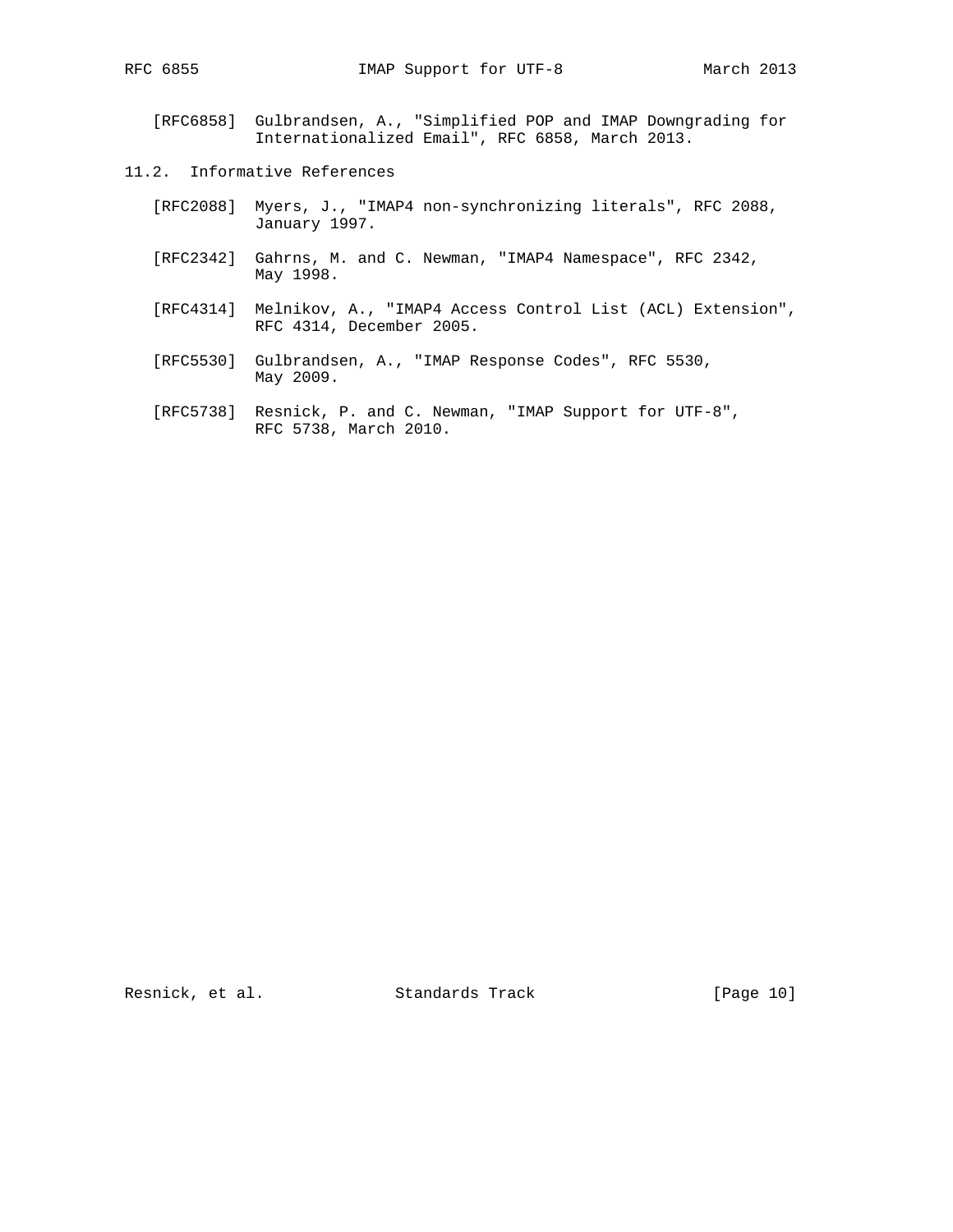Appendix A. Design Rationale

 This non-normative section discusses the reasons behind some of the design choices in this specification.

 The "UTF8=ONLY" mechanism simplifies diagnosis of interoperability problems when legacy support goes away. In the situation where backwards compatibility is not working anyway, the non-conforming "just-send-UTF-8 IMAP" has the advantage that it might work with some legacy clients. However, the difficulty of diagnosing interoperability problems caused by a "just-send-UTF-8 IMAP" mechanism is the reason the "UTF8=ONLY" capability mechanism was chosen.

Appendix B. Acknowledgments

 The authors wish to thank the participants of the EAI working group for their contributions to this document, with particular thanks to Harald Alvestrand, David Black, Randall Gellens, Arnt Gulbrandsen, Kari Hurtta, John Klensin, Xiaodong Lee, Charles Lindsey, Alexey Melnikov, Subramanian Moonesamy, Shawn Steele, Daniel Taharlev, and Joseph Yee for their specific contributions to the discussion.

Resnick, et al. Standards Track [Page 11]